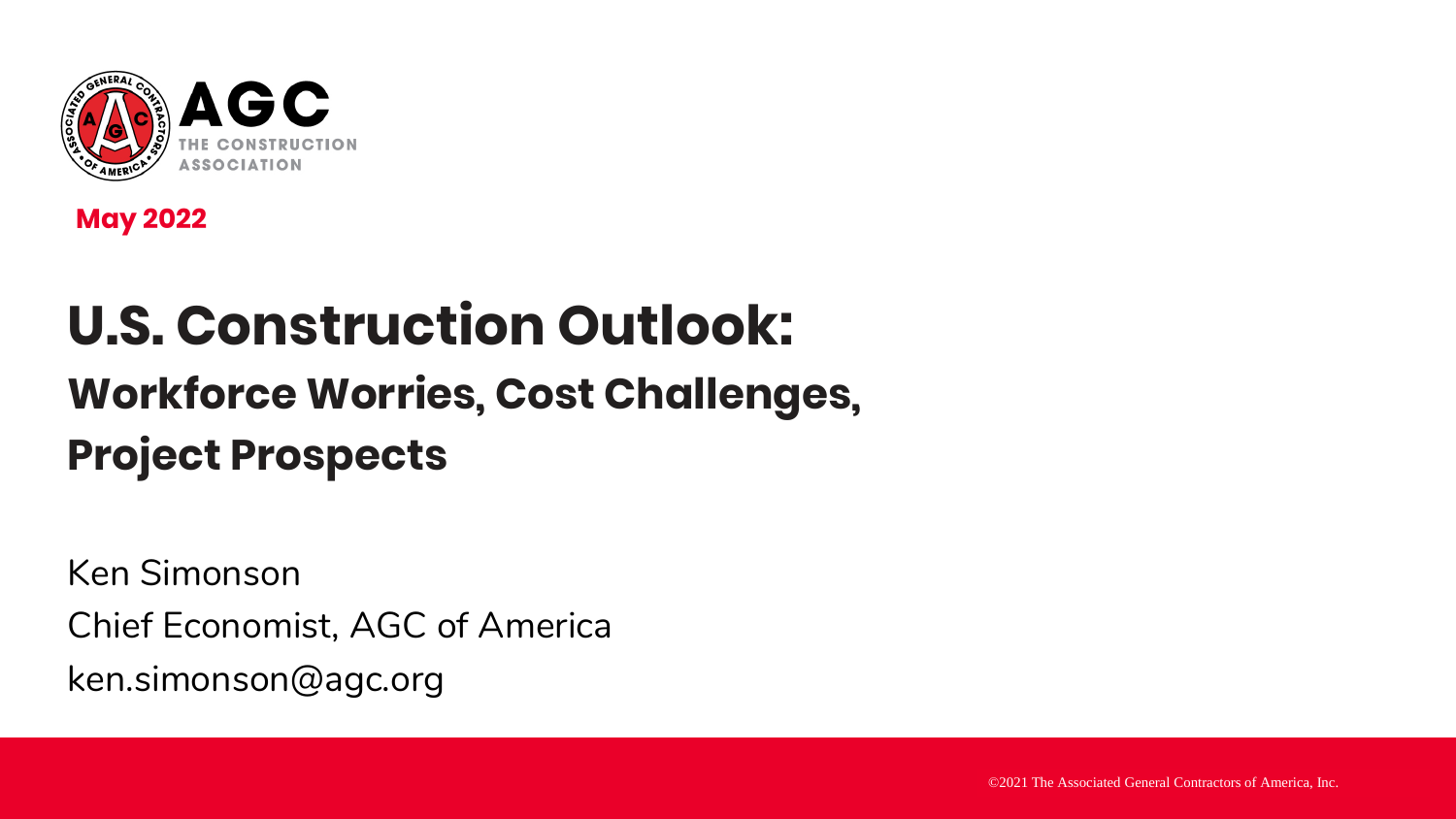#### **Total Nonfarm & Construction Employment, Feb. 2020-April 2022**

cumulative change (seasonally adjusted)



**Change since Feb. 2020:**

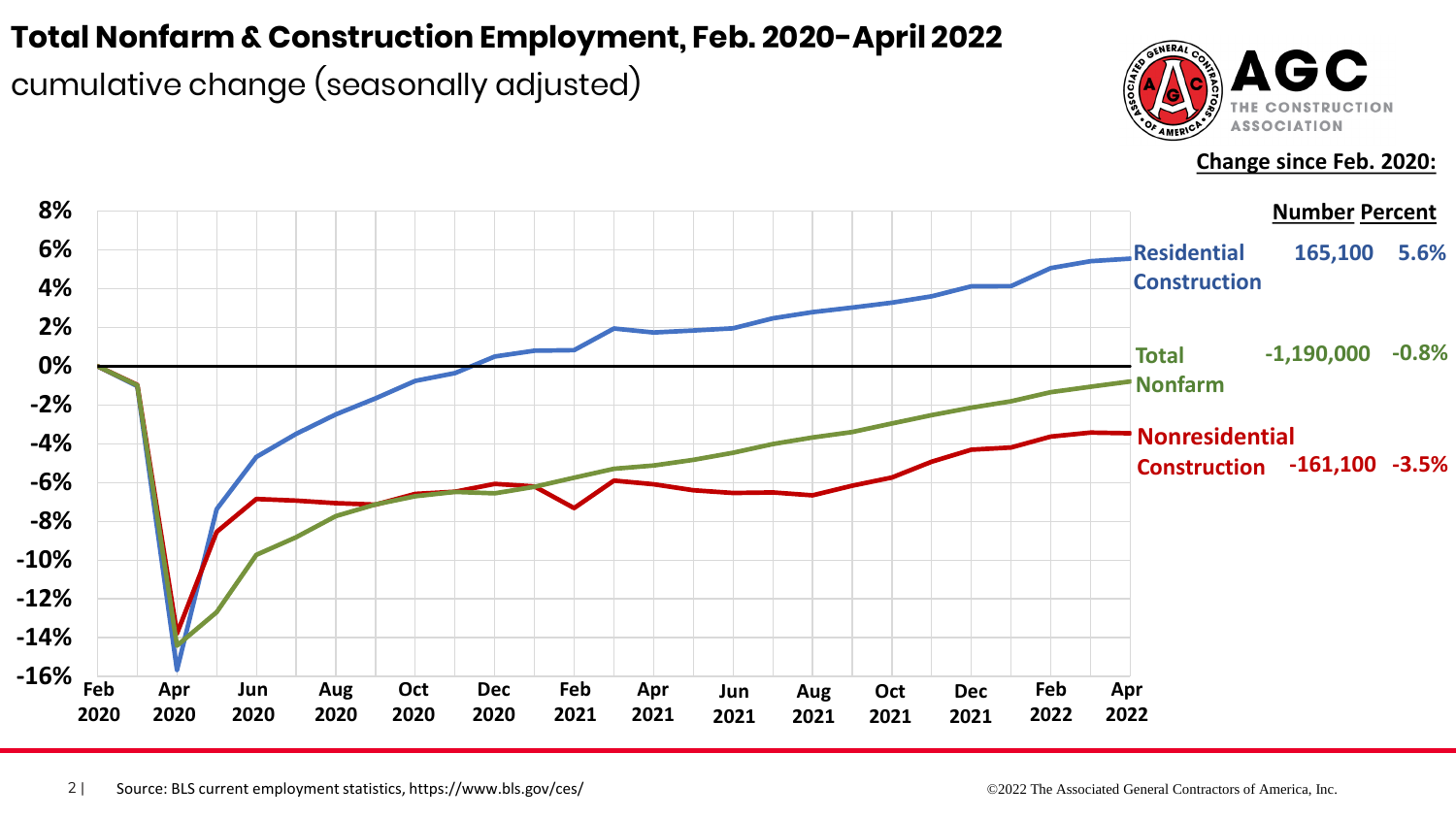### **Construction job openings exceed hires, set record high for Mar.**



Job openings and hires, March 2001-March 2022, not seasonally adjusted

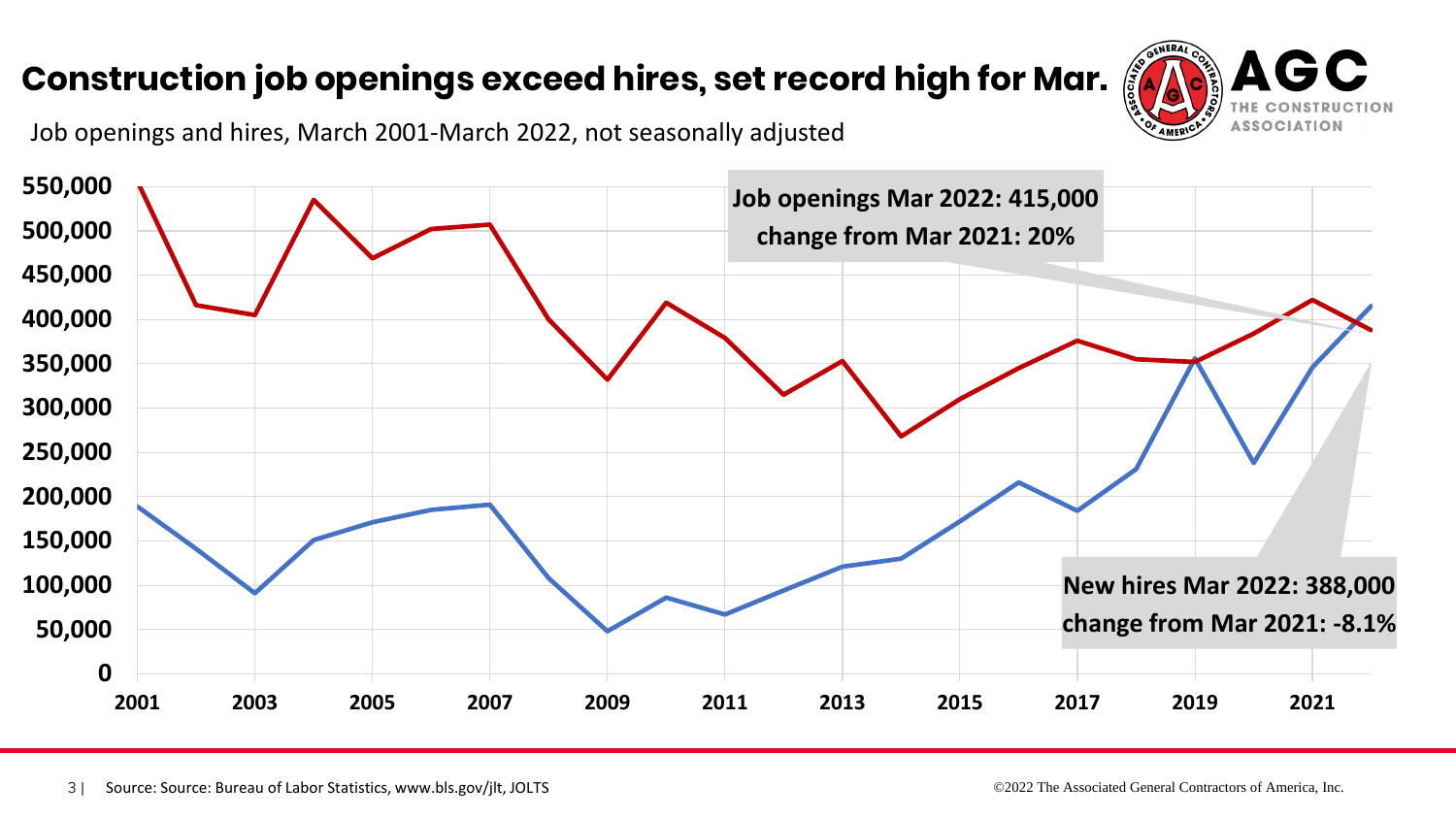#### **State construction employment change, Feb. 2020-Apr. 2022**

32 states **up**, 1 **flat**, 17 states and DC **down (U.S.: 0.1%)** 



| Top 5            |          |  |  |  |
|------------------|----------|--|--|--|
| Utah             | 14.3%    |  |  |  |
| Montana          | 13.3%    |  |  |  |
| South Dakota     | 12.5%    |  |  |  |
| Idaho            | 10.3%    |  |  |  |
| <b>Tennessee</b> | 10.0%    |  |  |  |
| <b>Bottom 5</b>  |          |  |  |  |
| New York         | $-6.8%$  |  |  |  |
| Kentucky         | $-6.2%$  |  |  |  |
| Pennsylvania     | -5.8%    |  |  |  |
| North Dakota     | $-5.7\%$ |  |  |  |
| Hawaii           | $-3.7%$  |  |  |  |

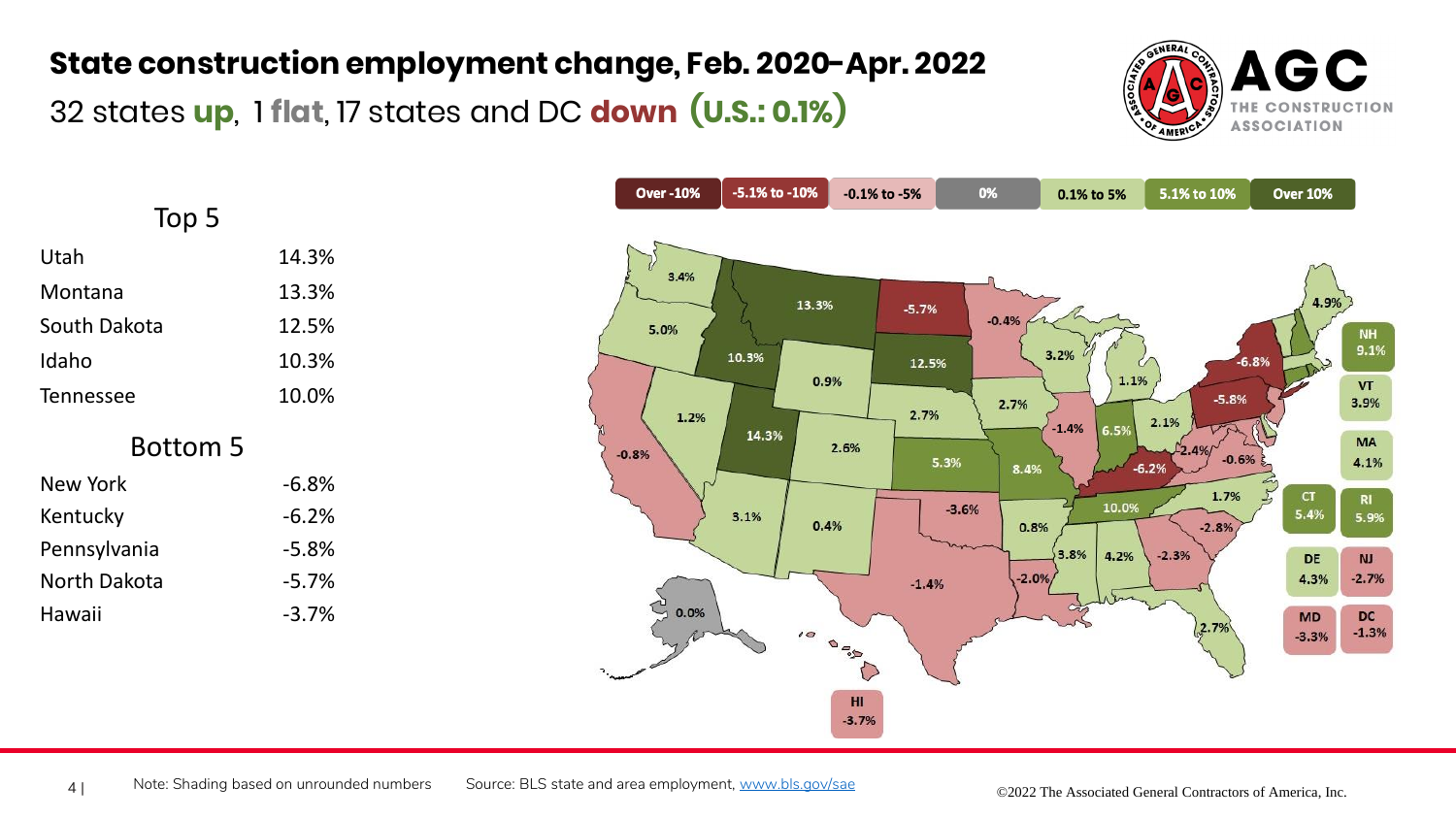## **Rate of construction unemployment**

year-over-year, April 2000-April 2022, not seasonally adjusted



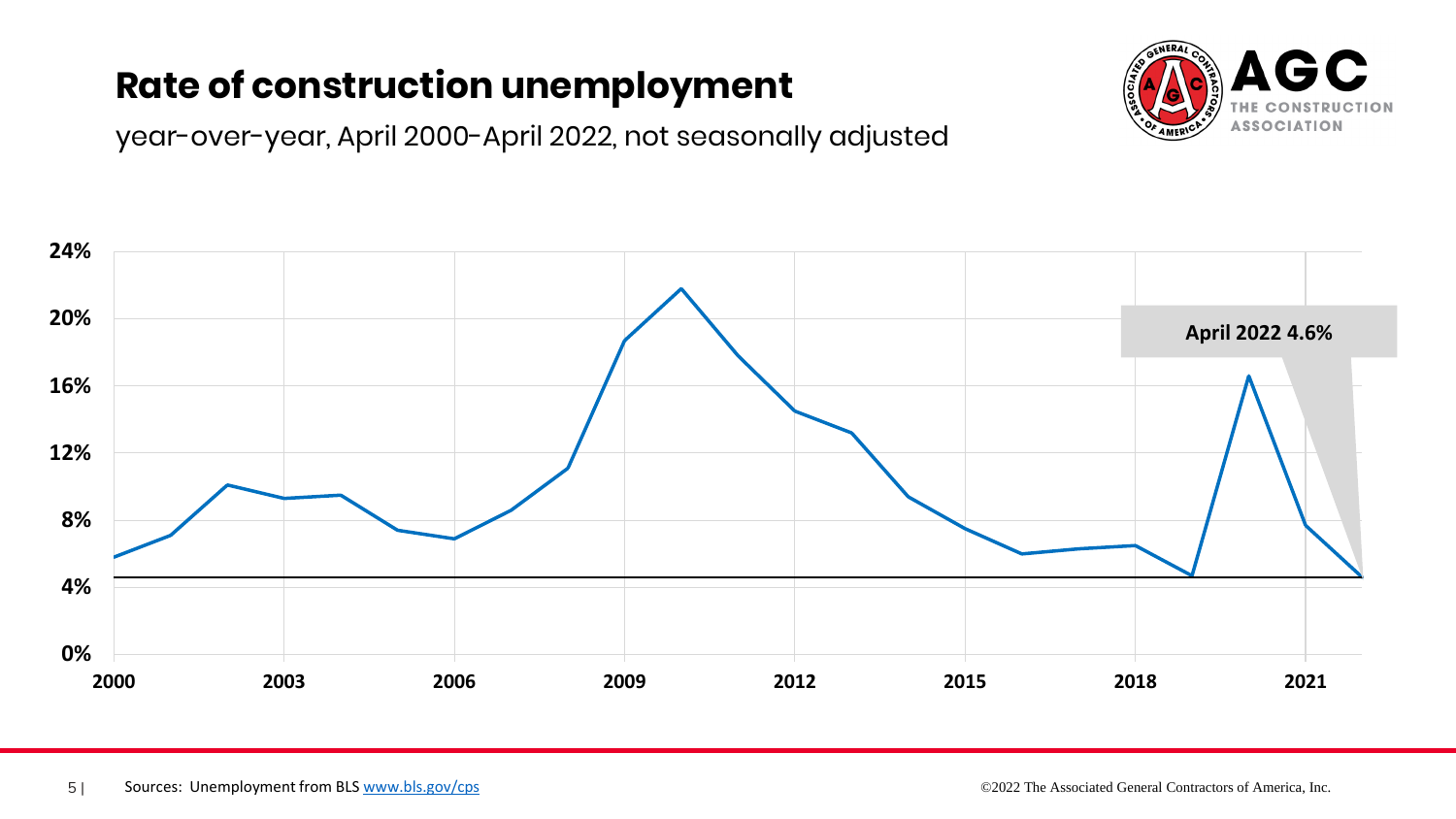## **Costs vs. bid prices for new nonresidential construction**

Year-over-year change in PPIs, Sep 2020-Apr 2022, not seasonally adjusted



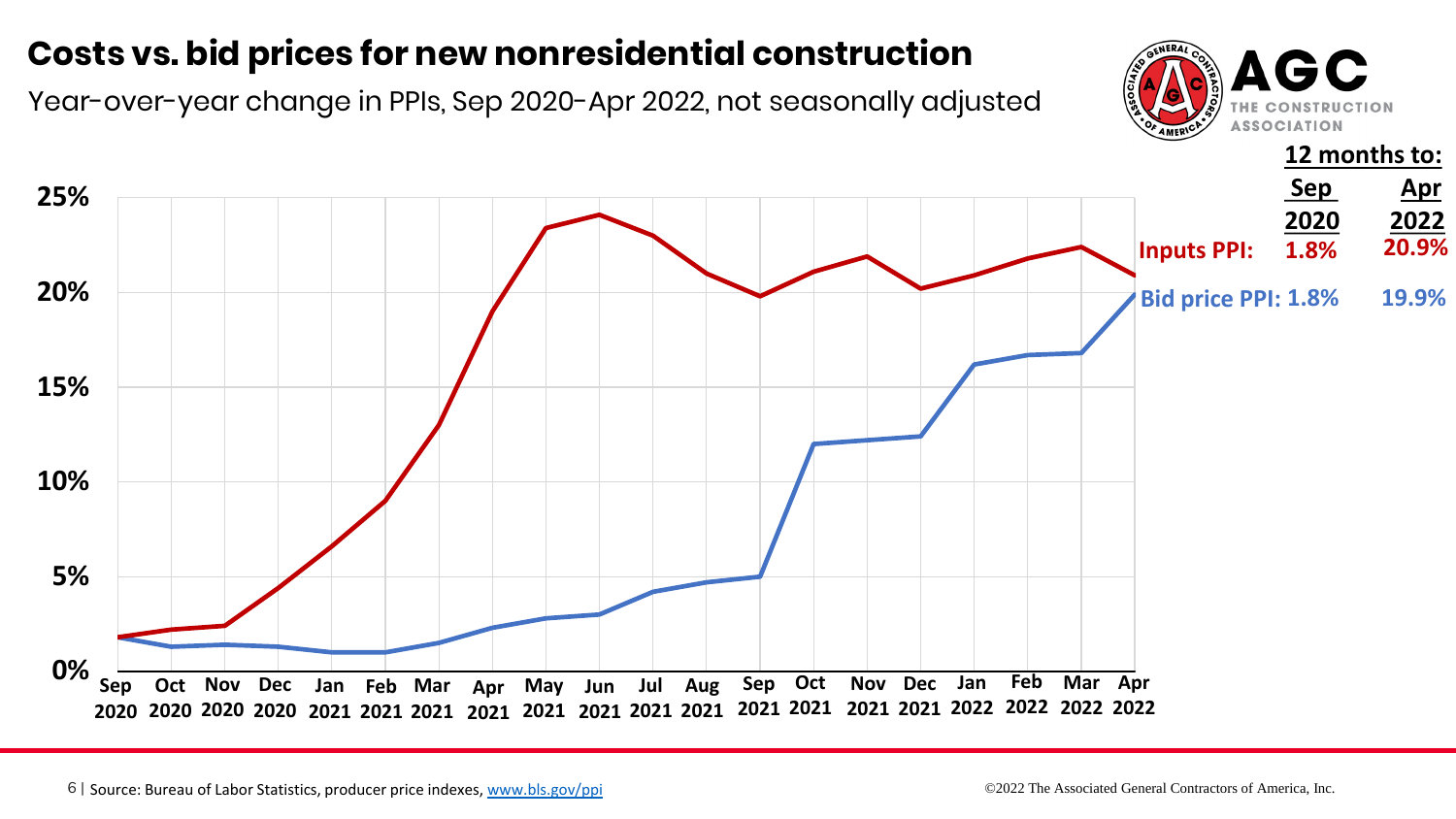### **PPIs for construction bid prices and selected inputs**

cumulative change in PPIs, April 2020-April 2022 (not seasonally adjusted)



**% change**

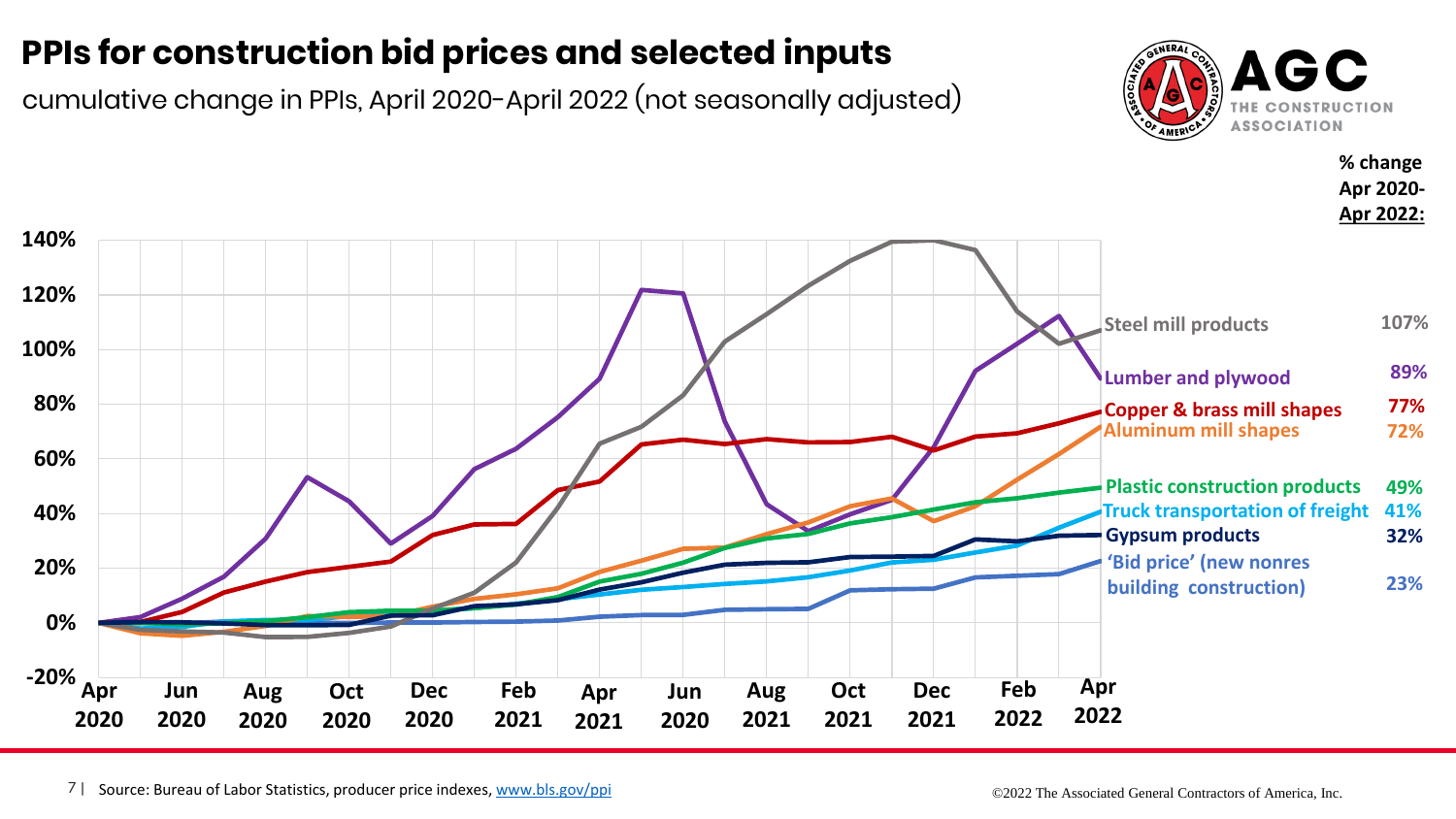#### **Cost squeeze on contractors can last two years or more**

Difference between year-over-year change in materials costs vs. bid prices, Jan 2007-Apr 2022





Source: Source: Bureau of Labor Statistics, [www.bls.gov/ppi,](http://www.bls.gov/ppi) producer price indexes for goods inputs to nonresidential construction

8 | (material costs) and new school building construction (bid prices) **Construction (bid prices)** COL Construction (bid prices) COL Construction (bid prices) **COL Construction (bid prices**) COL Construction (bid prices) C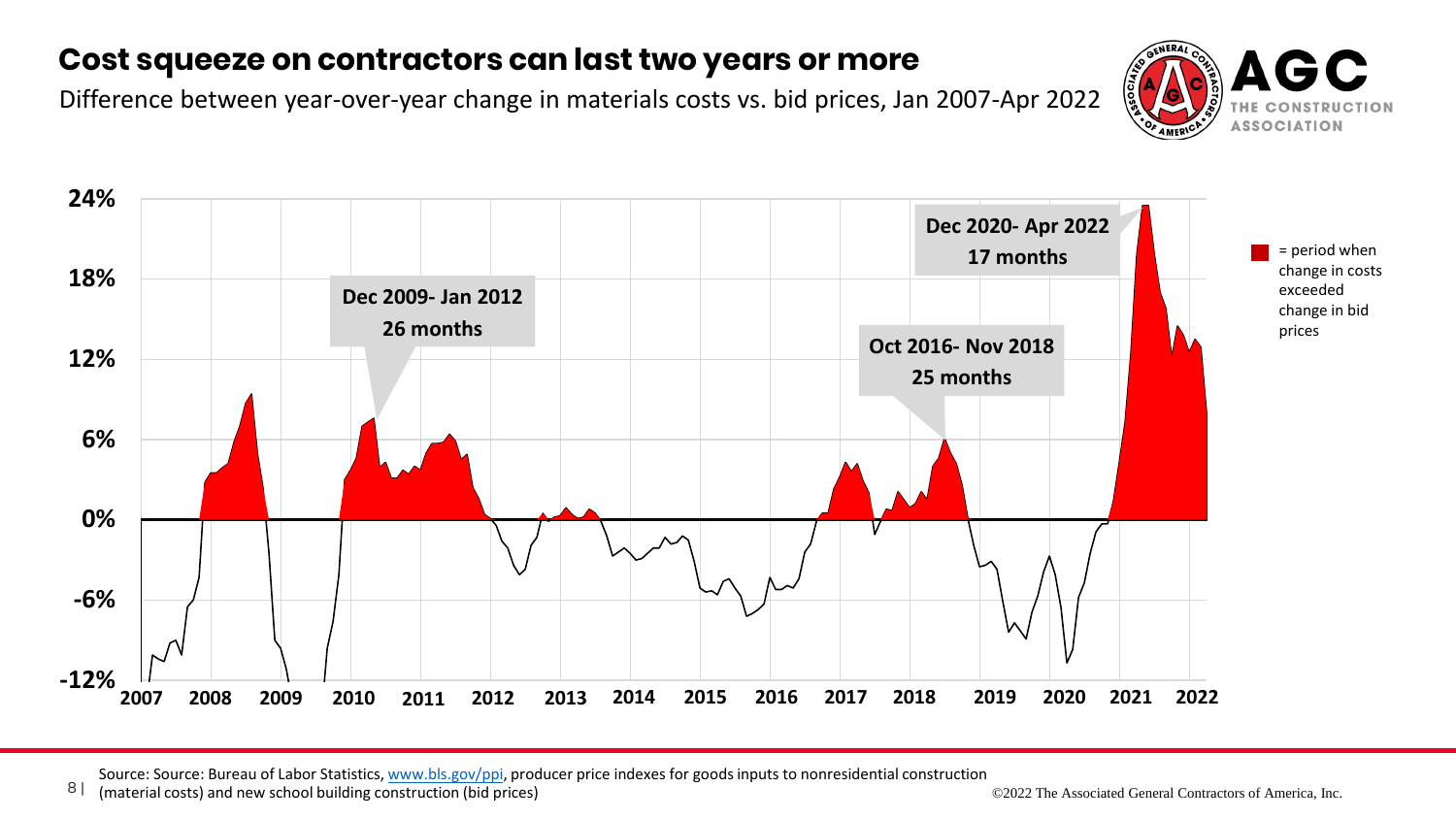### **Change in construction spending: Jan-March 2022 vs. 2021**

current (not inflation-adjusted) dollars, not seasonally adjusted



- Total 12%; private residential 19% (single-family 20%; multi 5%); private nonres 9%; public 0.7% Largest segments (in descending order of 2021 spending)
- Power 0.9% (electric 4%; oil/gas fields & pipelines -0.3%)
- Commercial 18% (warehouse 22%; retail 19%)
- Education -3% (primary/secondary -7%; higher ed -0.3%)
- Mfg. 34% (chemical -0.8%; computer/electronic 238%; food/beverage/tobacco 23%; transp. equip. -6%)
- Office 5%
- Highway and street 9%
- Transportation 0.0% (air -5%; freight rail/trucking 6%; mass transit -5%)
- Health care 7% (hospital 5%; medical building 15%; special care -14%)
- Lodging -27%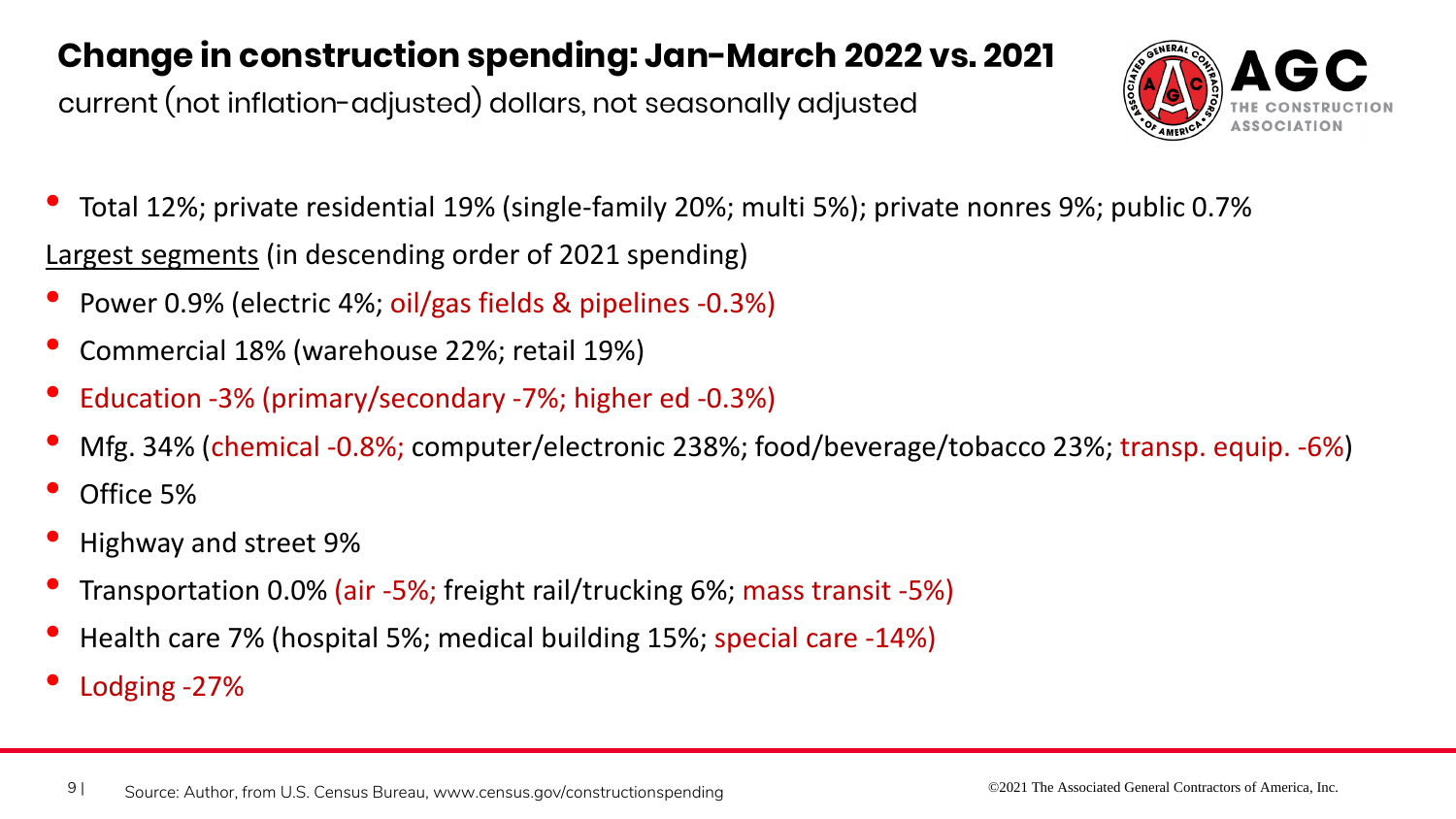## **Forward-looking indicators**



| <b>Indicator</b>                    | Latest<br>date | <b>Current</b><br>value | Year-ago<br>value |
|-------------------------------------|----------------|-------------------------|-------------------|
| Architecture Billings Index (ABI)   | April          | 56.5                    | 57.6              |
| Dodge Momentum Index (DMI)          | April          | 165                     | 140               |
| Multifamily permits not yet started | April          | 130,000                 | 101,000           |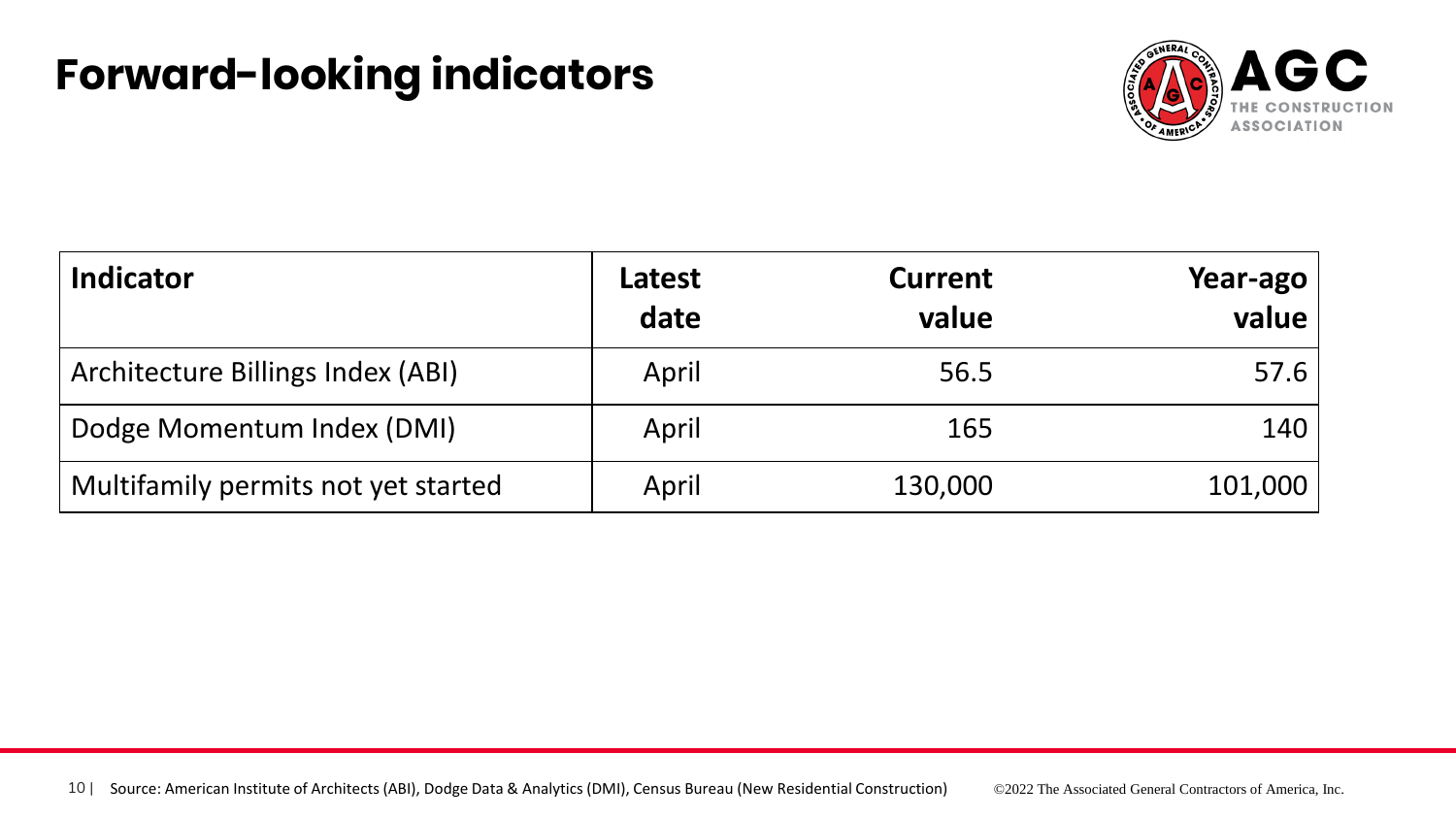## **Medium-term impacts as recovery begins**



- Economic recovery should continue but invasion of Ukraine and Western sanctions add to cost and supply-chain pressures
- Slower rebound than for other sectors as owners, investors/lenders, institutions, and public agencies face uncertainty about future demand, costs, and completion times
- Continuing cost and supply challenges may lead to more project deferrals
- Infrastructure funds will take time to distribute and award to individual projects, muting the medium-term impact on labor and materials "shortages"
- Best current prospects: manufacturing, data centers, renewable energy
- At risk of slowdown: warehouse, multifamily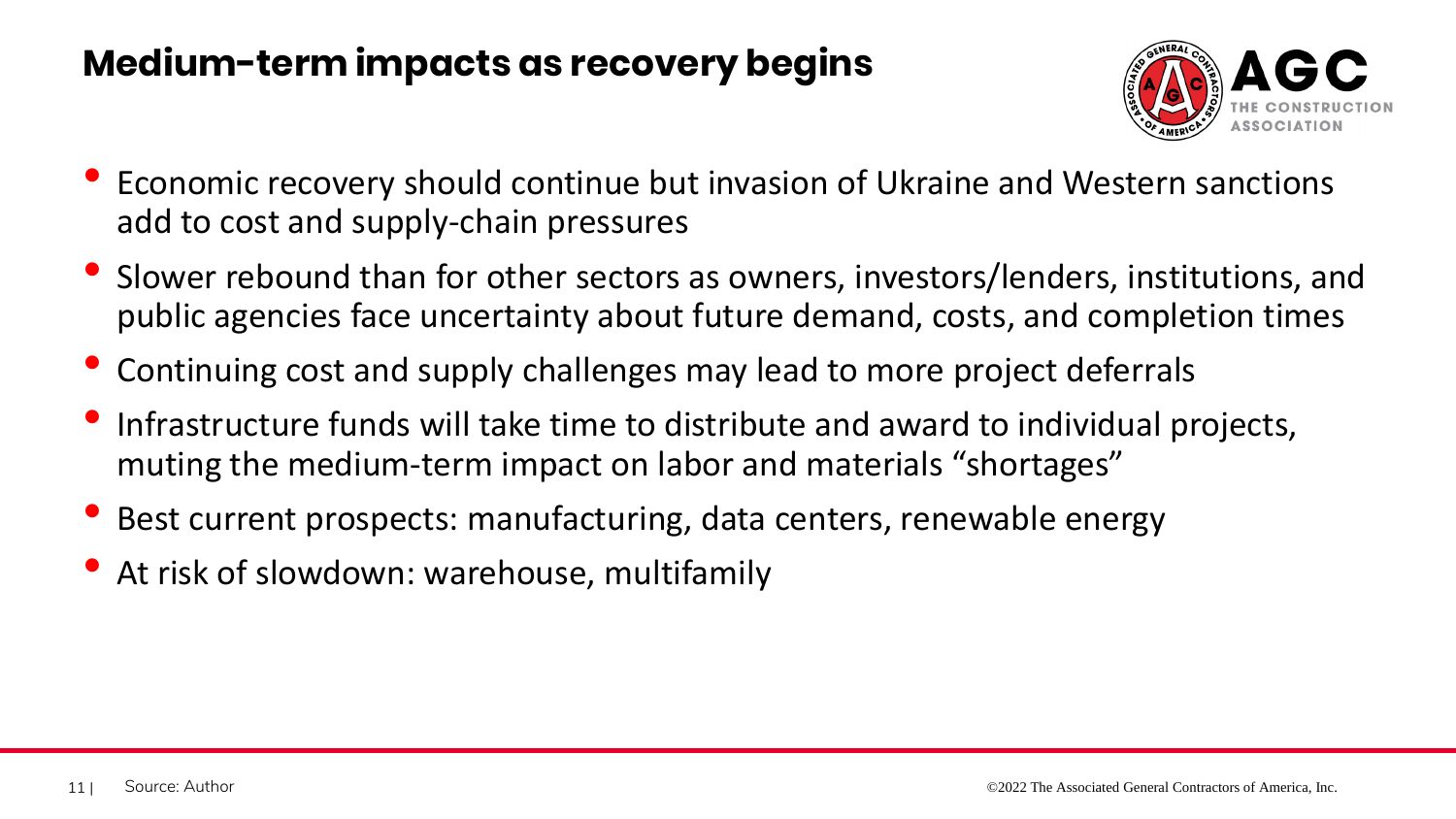## **Challenges regarding construction worker supply**

- Low vaccination rate: 56% for construction workers, 82% for other occupations
- "Premium" for construction wages relative to total private sector has shrunk from 20-23% pre-pandemic to 17% for production & nonsupervisory employees as other sectors boost pay, benefits and offer flexible hours and locations
- Implications: Contractors will have raise pay still more, pay more overtime, invest more in labor-saving software and equipment



12 | Sources: vaccine data from CPWR, [www.cpwr.com](http://www.cpwr.com/); wages from BLS, [www.bls.gov/ces](http://www.bls.gov/ces) ©2022 The Associated General Contractors of America, Inc.

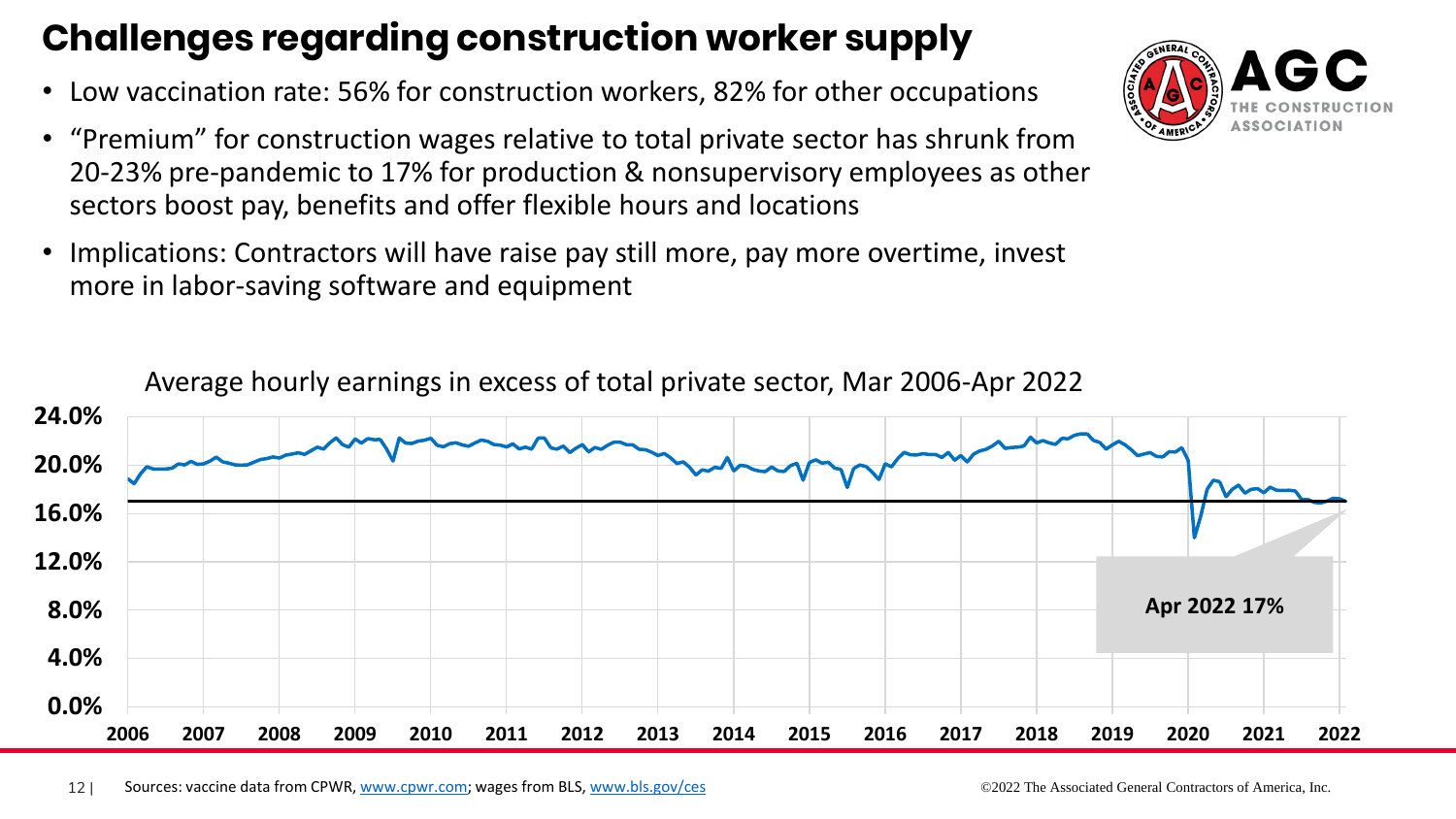## **Long-run construction outlook (post-pandemic)**



- Finding workers will be a challenge for much longer than materials costs or supply
- Slower population growth means slower demand growth for most construction
- Slowing demand for K-12, decline for higher ed construction
- Permanent shift from retail to e-commerce/distribution structures
- More specialized and online healthcare facilities; fewer hospitals, nursing homes
- More wind, solar, battery storage and charging facilities, and related manufacturing
- Not clear if offices will decentralize or remain in less demand
- Not clear if recent urban/rural or state-to-state migration will remain or reverse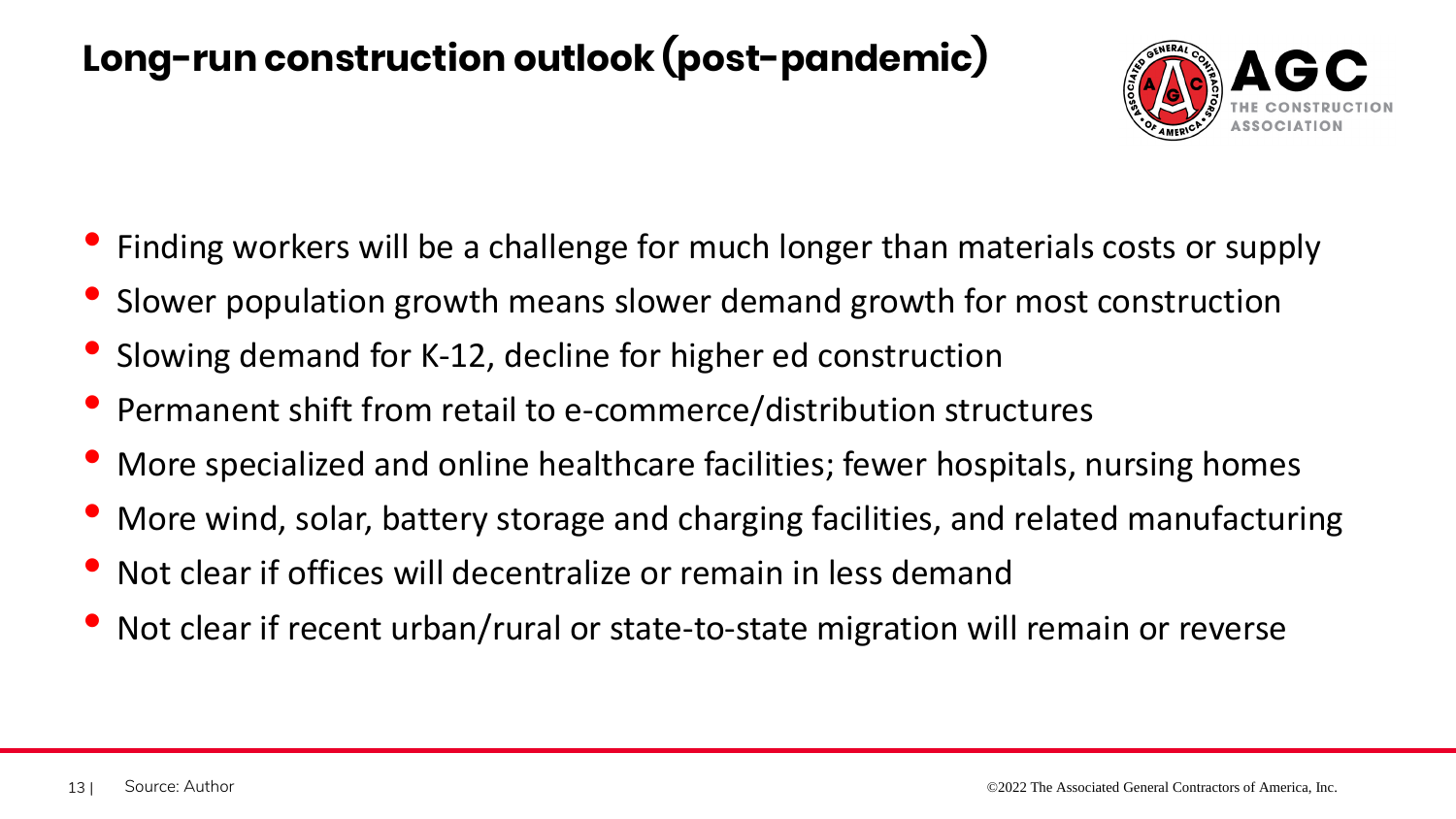## **Population change by state**, July 2020–July 2021 **(U.S.: 0.12%)**